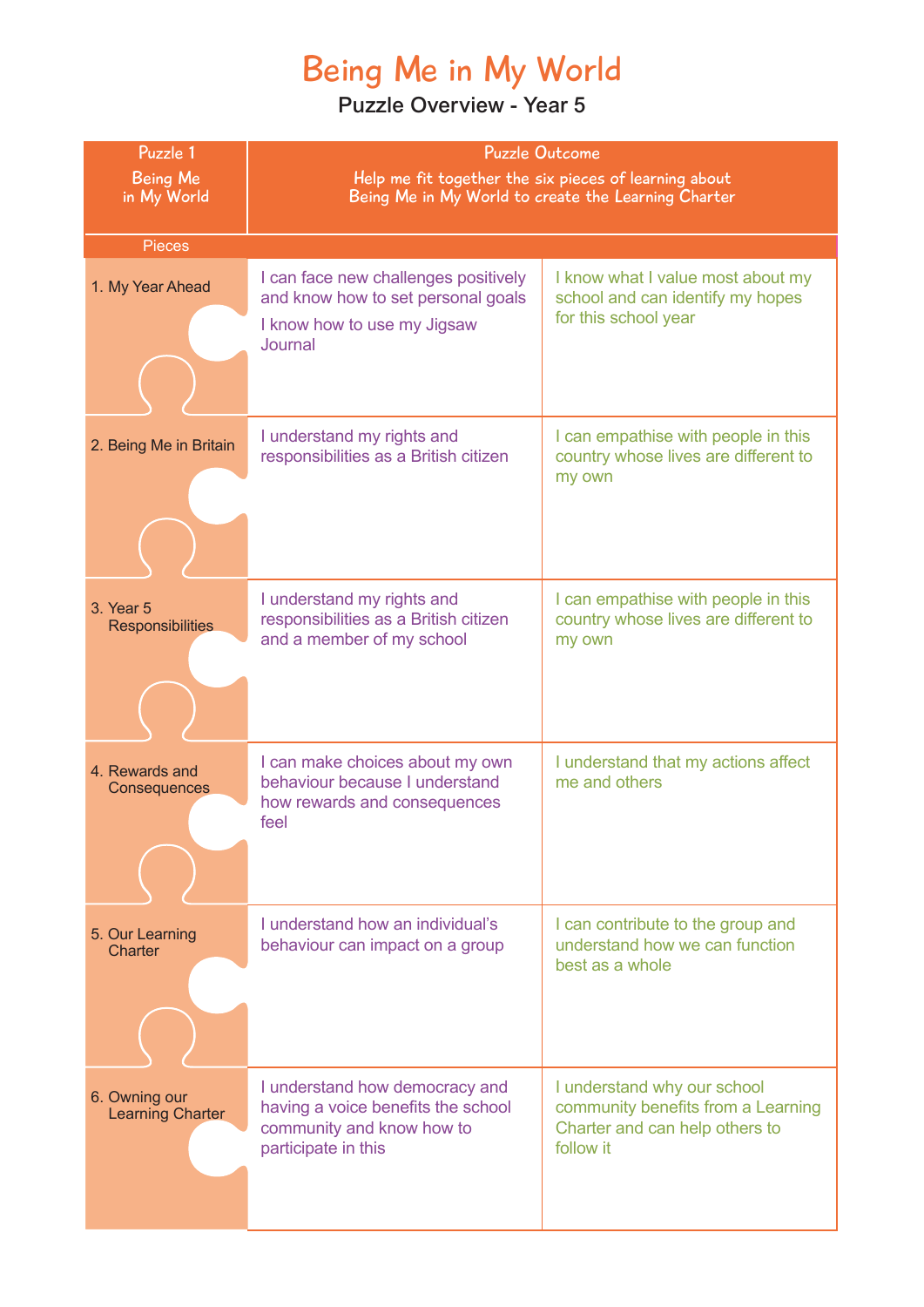# Celebrating Difference

| Puzzle 2<br>Celebrating<br><b>Difference</b>     | <b>Puzzle Outcome</b><br>Help me fit together the six pieces of learning about<br>Celebrating Difference to create a Hall of Fame display |                                                                                                                                                          |
|--------------------------------------------------|-------------------------------------------------------------------------------------------------------------------------------------------|----------------------------------------------------------------------------------------------------------------------------------------------------------|
| <b>Pieces</b>                                    |                                                                                                                                           |                                                                                                                                                          |
| 1. Different cultures                            | I understand that cultural differences<br>sometimes cause conflict                                                                        | I am aware of my own culture                                                                                                                             |
|                                                  |                                                                                                                                           |                                                                                                                                                          |
| 2. Racism                                        | I understand what racism is                                                                                                               | I am aware of my attitude towards people from<br>different races                                                                                         |
|                                                  |                                                                                                                                           |                                                                                                                                                          |
| 3. Rumours and<br>name-calling                   | I understand how rumour-spreading and<br>name-calling can be bullying behaviours                                                          | I can tell you a range of strategies in<br>managing my feelings in bullying situations<br>and for problem-solving when I'm part of one                   |
|                                                  |                                                                                                                                           |                                                                                                                                                          |
| 4. Types of bullying                             | I can explain the difference between direct and<br>indirect types of bullying                                                             | I know some ways to encourage children who<br>use bullying behaviours to make other choices<br>and know how to support children who are<br>being bullied |
| <b>Assessment</b><br><b>Opportunity</b>          |                                                                                                                                           |                                                                                                                                                          |
|                                                  |                                                                                                                                           |                                                                                                                                                          |
| 5. Does money<br>matter?                         | I can compare my life with people in the<br>developing world                                                                              | I can appreciate the value of happiness<br>regardless of material wealth                                                                                 |
|                                                  | I can enjoy the experience of a culture other                                                                                             | I respect my own and other people's cultures                                                                                                             |
| 6. Celebrating<br>difference across<br>the world | than my own                                                                                                                               |                                                                                                                                                          |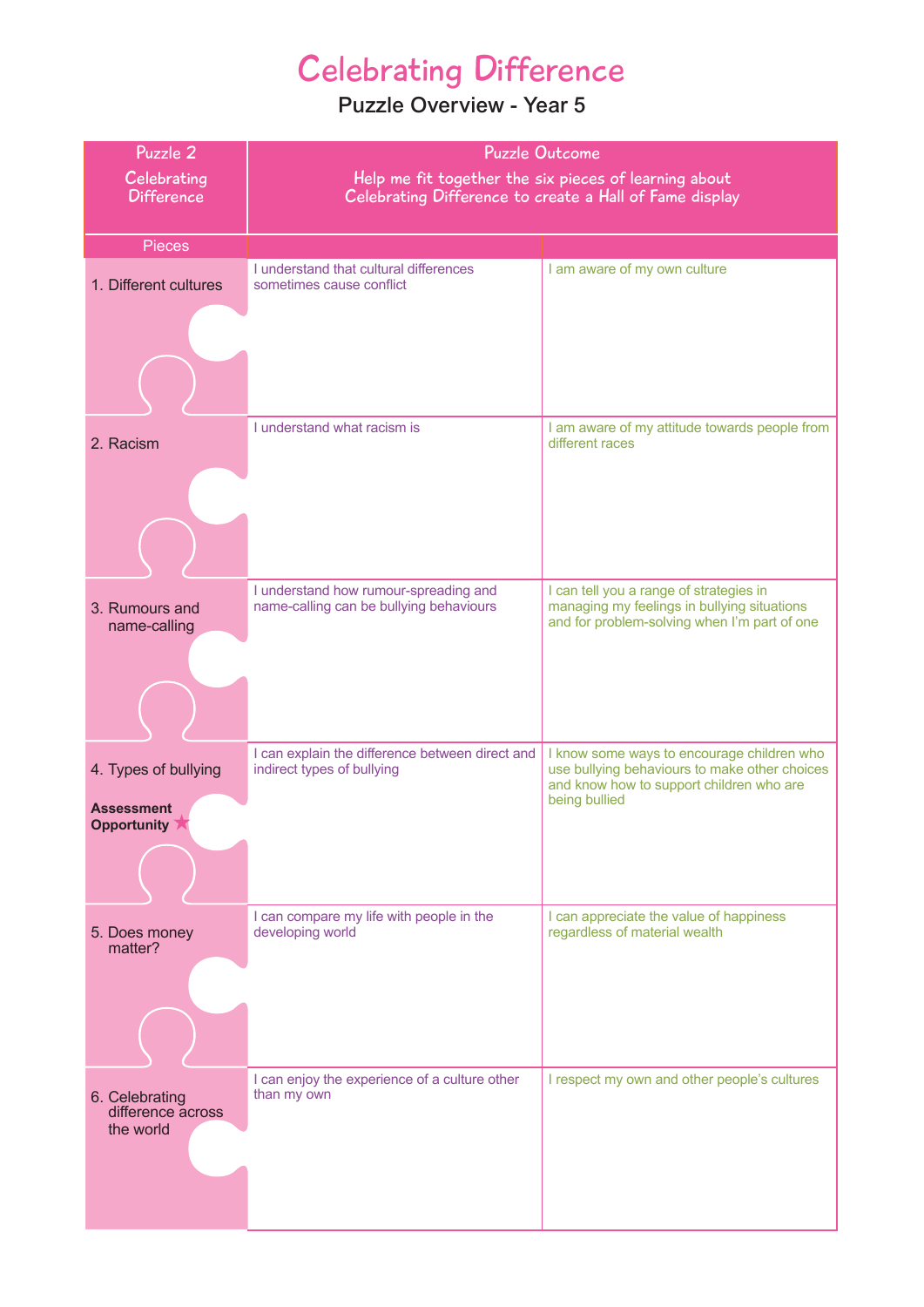## Dreams and Goals

| Puzzle 3<br><b>Dreams and Goals</b>                                                                    | <b>Puzzle Outcome</b><br>Help me fit together the six pieces of learning about<br>my Dreams and Goals to create Our Garden of Dreams and Goals                                            |                                                                                                                                           |
|--------------------------------------------------------------------------------------------------------|-------------------------------------------------------------------------------------------------------------------------------------------------------------------------------------------|-------------------------------------------------------------------------------------------------------------------------------------------|
| <b>Pieces</b>                                                                                          |                                                                                                                                                                                           |                                                                                                                                           |
| 1. When I Grow<br>Up (My<br><b>Dream</b><br>Lifestyle)                                                 | I understand that I will need money<br>to help me achieve some of my<br>dreams                                                                                                            | I can identify what I would like my<br>life to be like when I am grown up                                                                 |
| 2. Investigate Jobs<br>and Careers                                                                     | I know about a range of jobs carried<br>out by people I know and have<br>explored how much people earn in<br>different jobs                                                               | I appreciate the contributions made<br>by people in different jobs                                                                        |
| 3. My Dream Job.<br>Why I want it<br>and the<br>steps to<br>get there                                  | I can identify a job I would like to<br>do when I grow up and understand<br>what motivates me and what I need<br>to do to achieve it                                                      | I appreciate the opportunities that<br>learning and education are giving<br>me and understand how this will<br>help me to build my future |
| 4. Dreams and Goals<br>of Young People in<br><b>Other Cultures</b><br><b>Assessment</b><br>Opportunity | I can describe the dreams and<br>goals of young people in a culture<br>different to mine                                                                                                  | I can reflect on how these relate to<br>my own                                                                                            |
| 5. How We Can<br><b>Support Each</b><br>Other                                                          | I understand that communicating<br>with someone in a different culture<br>means we can learn from each<br>other and I can identify a range of<br>ways that we could support each<br>other | I appreciate the similarities and<br>differences in aspirations between<br>myself and young people in a<br>different culture              |
| 6. Rallying Support                                                                                    | I can encourage my peers to<br>support young people here and<br>abroad to meet their aspirations,<br>and suggest ways we might do this,<br>e.g. through sponsorship                       | I understand why I am motivated<br>to make a positive contribution to<br>supporting others                                                |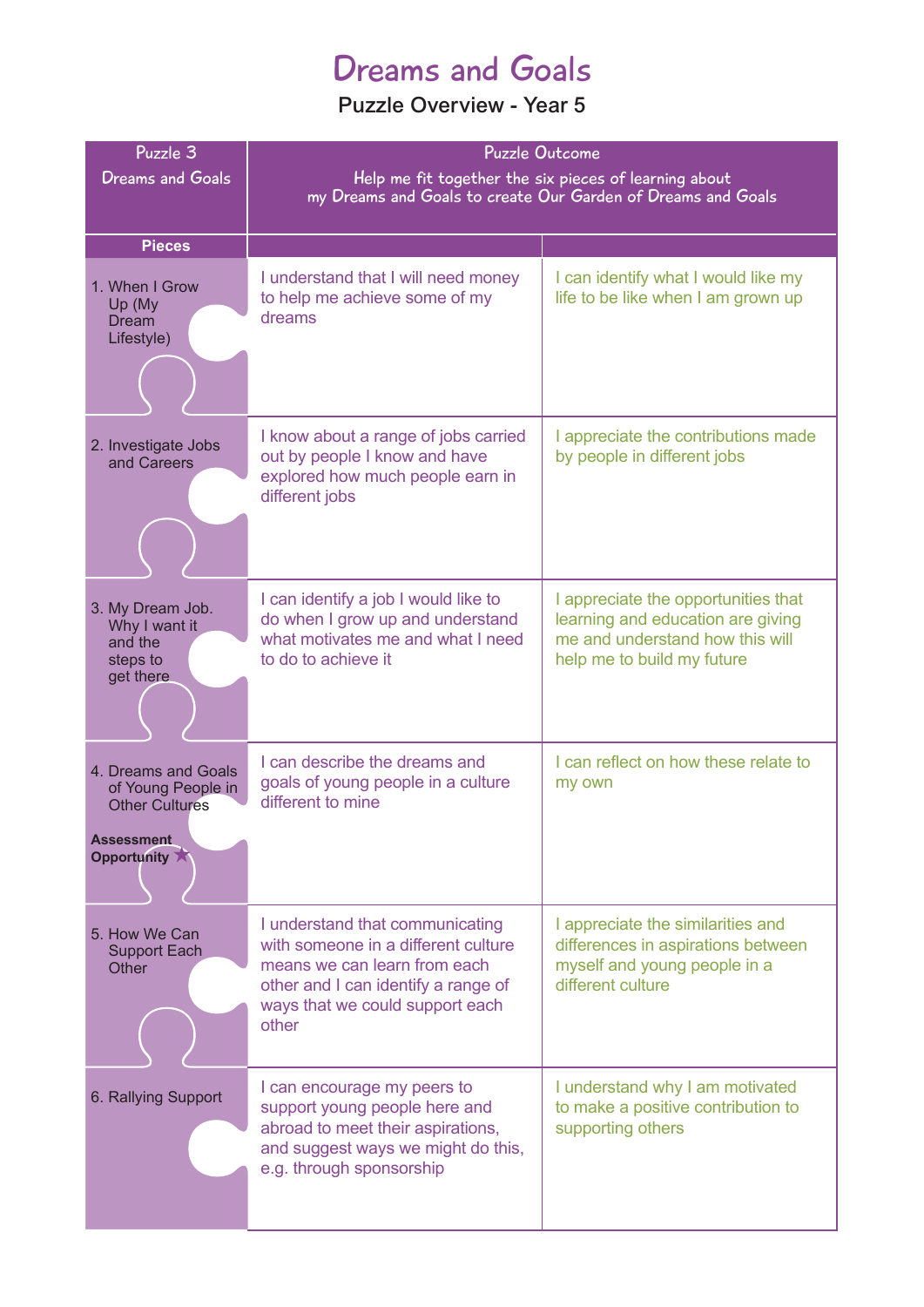# Healthy Me

| Puzzle 4<br><b>Healthy Me</b>                                       | <b>Puzzle Outcome</b><br>Help me fit together the six pieces of learning about<br>Healthy Me to create The Happy, Healthy Me Recipe Book                                           |                                                                                                                                             |
|---------------------------------------------------------------------|------------------------------------------------------------------------------------------------------------------------------------------------------------------------------------|---------------------------------------------------------------------------------------------------------------------------------------------|
| <b>Pieces</b>                                                       |                                                                                                                                                                                    |                                                                                                                                             |
| 1. Smoking                                                          | I know the health risks of smoking<br>and can tell you how tobacco<br>affects the lungs, liver and heart.                                                                          | I can make an informed decision<br>about whether or not I choose to<br>smoke and know how to resist<br>pressure                             |
| 2. Alcohol                                                          | I know some of the risks with<br>misusing alcohol, including anti-<br>social behaviour, and how it affects<br>the liver and heart                                                  | I can make an informed decision<br>about whether or not I choose to<br>drink alcohol and know how to resist<br>pressure                     |
| 3. Emergency Aid                                                    | I know and can put into practice<br>basic emergency aid procedures<br>(including recovery position) and<br>know how to get help in emergency<br>situations                         | I know how to keep myself calm in<br>emergencies                                                                                            |
| 4. Body Image                                                       | I understand how the media and<br>celebrity culture promotes certain<br>body types                                                                                                 | I can reflect on my own body image<br>and know how important it is that<br>this is positive and I accept and<br>respect myself for who I am |
| 5. My Relationship<br>with Food<br><b>Assessment</b><br>Opportunity | I can describe the different roles<br>food can play in people's lives<br>and can explain how people can<br>develop eating problems (disorders)<br>relating to body image pressures | I respect and value my body                                                                                                                 |
| 6. Healthy Me                                                       | I know what makes a healthy<br>lifestyle including healthy eating and<br>the choices I need to make to be<br>healthy and happy                                                     | I am motivated to keep myself<br>healthy and happy                                                                                          |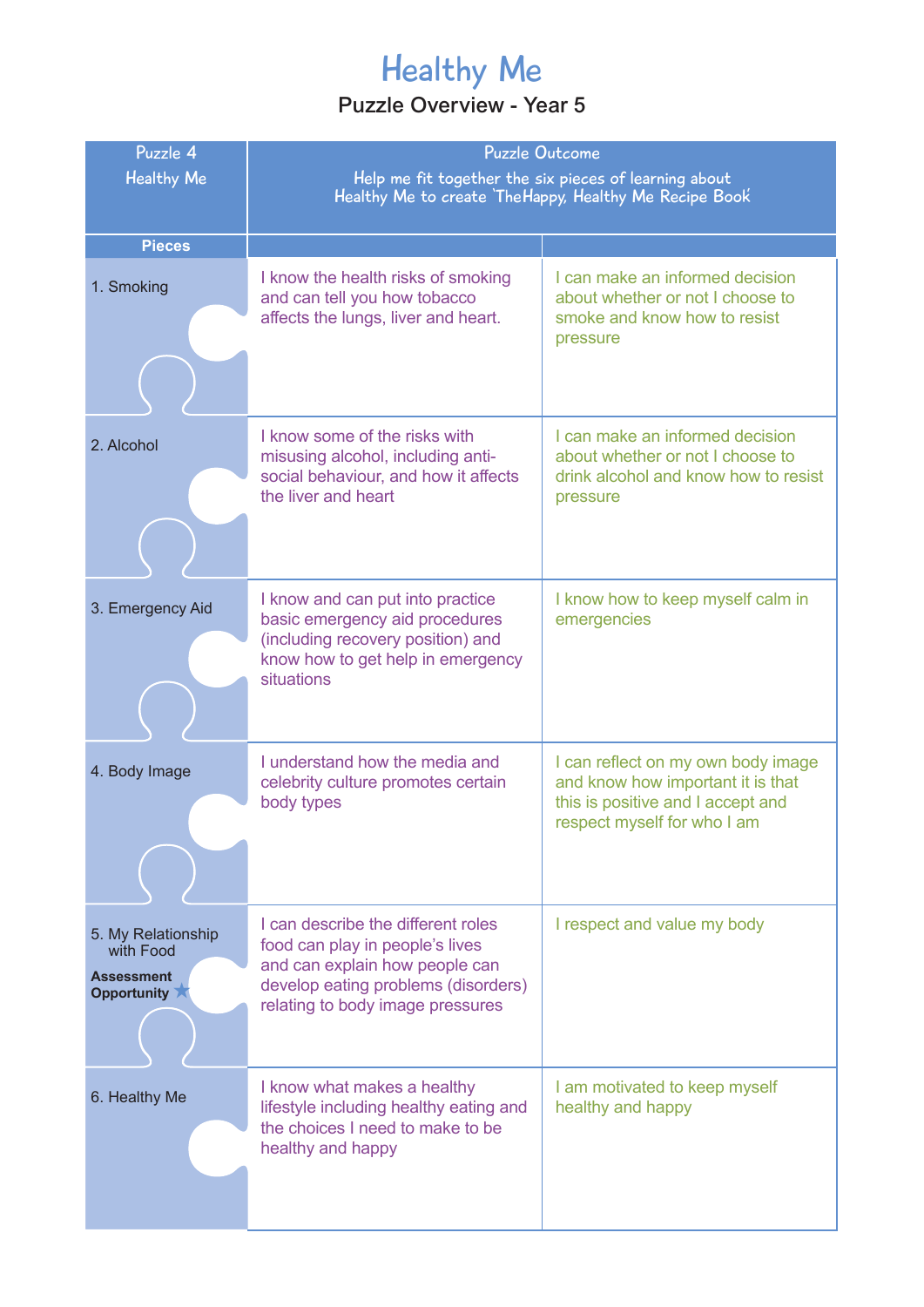# Relationships

| Puzzle 5                                                                      | <b>Puzzle Outcome</b>                                                                                                           |                                                                                                                                 |
|-------------------------------------------------------------------------------|---------------------------------------------------------------------------------------------------------------------------------|---------------------------------------------------------------------------------------------------------------------------------|
| Relationships                                                                 | Help me fit together the six pieces of learning about                                                                           |                                                                                                                                 |
|                                                                               | Relationships to create 'Our Relationship Fiesta'                                                                               |                                                                                                                                 |
| <b>Pieces</b>                                                                 |                                                                                                                                 |                                                                                                                                 |
| 1. Recognising<br>Me                                                          | I have an accurate picture of<br>who I am as a person in terms of<br>my characteristics and personal<br>qualities               | I know how to keep building my own<br>self-esteem                                                                               |
|                                                                               |                                                                                                                                 |                                                                                                                                 |
| 2. Getting On and<br><b>Falling Out</b>                                       | I can recognise how friendships<br>change, know how to make new<br>friends and how to manage when I<br>fall out with my friends | I know how to stand up for<br>myself and how to negotiate and<br>compromise                                                     |
|                                                                               |                                                                                                                                 |                                                                                                                                 |
| 3. Girlfriends and<br><b>Boyfriends</b>                                       | I understand how it feels to be<br>attracted to someone and what<br>having a boyfriend/girlfriend might<br>mean                 | I understand that relationships<br>are personal and there is no need<br>to feel pressured into having a<br>boyfriend/girlfriend |
| 4. Girlfriends and<br><b>Boyfriends</b>                                       | I understand how it feels to be<br>attracted to someone and what<br>having a boyfriend/girlfriend might<br>mean                 | I can recognise the feeling of<br>jealousy, where it comes from and<br>how to manage it                                         |
| 5. Relationships and<br>Technology                                            | I understand how to stay safe when<br>using technology to communicate<br>with my friends                                        | I can recognise and resist pressures<br>to use technology in ways that may<br>be risky or may cause harm to<br>others           |
| 6. Relationships and<br>Technology<br><b>Assessment</b><br><b>Opportunity</b> | I can explain how to stay safe when<br>using technology to communicate<br>with my friends                                       | I can recognise and resist pressures<br>to use technology in ways that may<br>be risky or may cause harm to<br>myself or others |